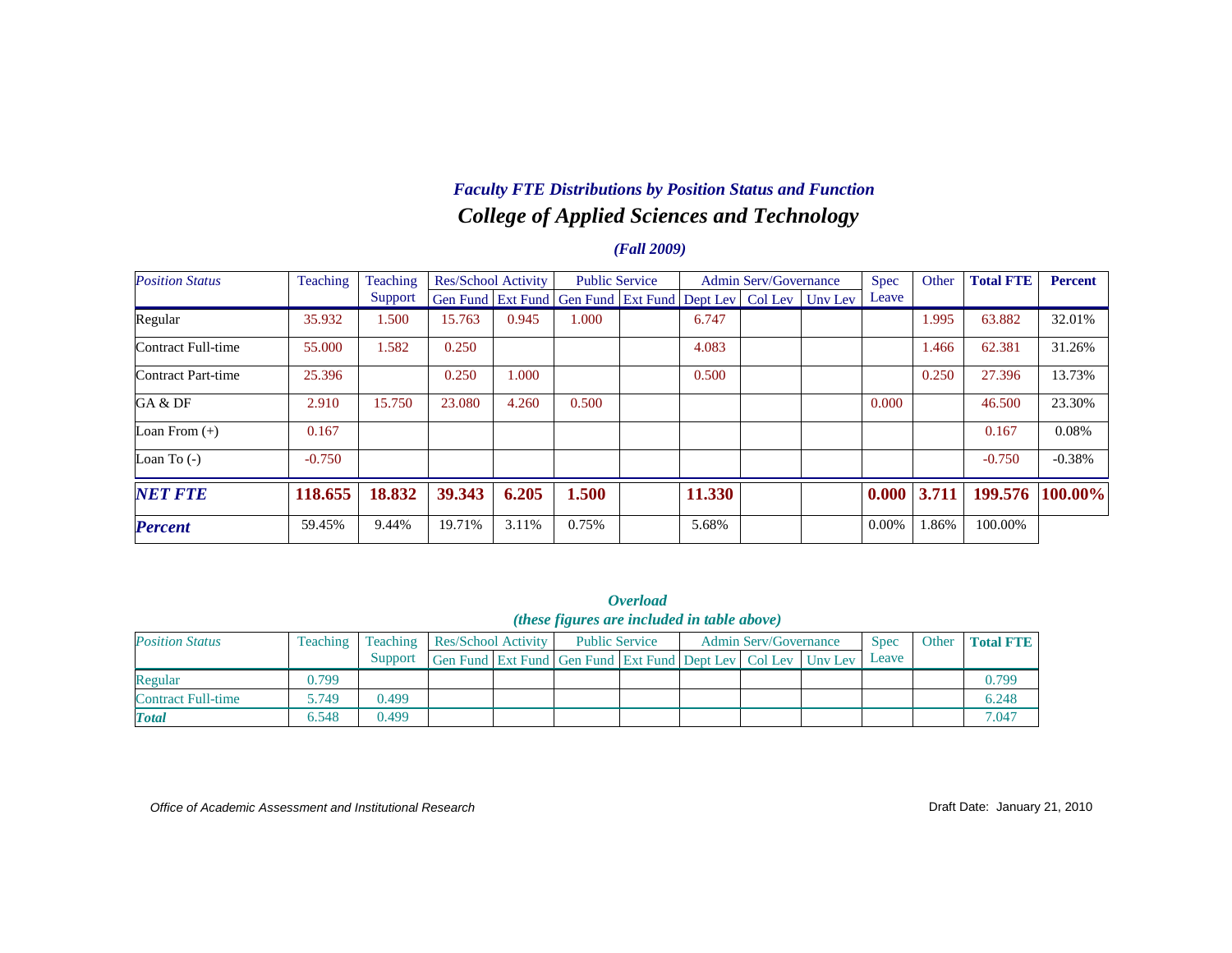## *College of Architecture and Planning Faculty FTE Distributions by Position Status and Function*

### *(Fall 2009)*

| <b>Position Status</b> | Teaching | Teaching |        | <b>Res/School Activity</b> | <b>Public Service</b>                                |       | <b>Admin Serv/Governance</b> |         | <b>Spec</b> | Other | <b>Total FTE</b> | <b>Percent</b> |
|------------------------|----------|----------|--------|----------------------------|------------------------------------------------------|-------|------------------------------|---------|-------------|-------|------------------|----------------|
|                        |          | Support  |        |                            | Gen Fund   Ext Fund   Gen Fund   Ext Fund   Dept Lev |       | Col Lev                      | Uny Lev | Leave       |       |                  |                |
| Regular                | 28.007   | 0.750    | 4.974  | 0.316                      |                                                      | 2.583 | 1.750                        | 1.160   | 1.500       | 1.125 | 42.165           | 51.21%         |
| Contract Full-time     | 9.416    |          | 0.250  |                            |                                                      |       |                              | 1.000   |             |       | 10.666           | 12.96%         |
| Contract Part-time     | 4.416    |          |        |                            |                                                      |       |                              |         |             |       | 4.416            | 5.36%          |
| GA & DF                |          | 6.250    | 15.750 | 0.500                      | 0.250                                                |       | 2.500                        |         |             |       | 25.250           | 30.67%         |
| Loan From $(+)$        | 0.250    |          |        |                            |                                                      |       |                              |         |             |       | 0.250            | 0.30%          |
| Loan To $(-)$          | $-0.417$ |          |        |                            |                                                      |       |                              |         |             |       | $-0.417$         | $-0.51%$       |
| <b>NET FTE</b>         | 41.672   | 7.000    | 20.974 | 0.816                      | 0.250                                                | 2.583 | 4.250                        | 2.160   | 1.500       | 1.125 | 82.330           | 100.00%        |
| <b>Percent</b>         | 50.62%   | 8.50%    | 25.48% | 0.99%                      | 0.30%                                                | 3.14% | 5.16%                        | 2.62%   | 1.82%       | 1.37% | 100.00%          |                |

*Overload (these figures are included in table above)*

| <b>Position Status</b> | Teaching | <b>Teaching</b> | <b>Res/School Activity</b>                                             |  | <b>Public Service</b> |       | <b>Admin Serv/Governance</b> | <b>Spec</b> | Other | <b>Total FTE</b> |
|------------------------|----------|-----------------|------------------------------------------------------------------------|--|-----------------------|-------|------------------------------|-------------|-------|------------------|
|                        |          | Support         | Gen Fund Ext Fund   Gen Fund   Ext Fund   Dept Lev   Col Lev   Unv Lev |  |                       |       |                              | Leave       |       |                  |
| Regular                | .582     |                 |                                                                        |  |                       | 0.083 |                              |             |       | .665             |
| Contract Full-time     | 0.500    |                 |                                                                        |  |                       |       |                              |             |       | 0.500            |
| <b>Total</b>           | 2.082    |                 |                                                                        |  |                       | 0.083 |                              |             |       | 2.165            |

*Office of Academic Assessment and Institutional Research*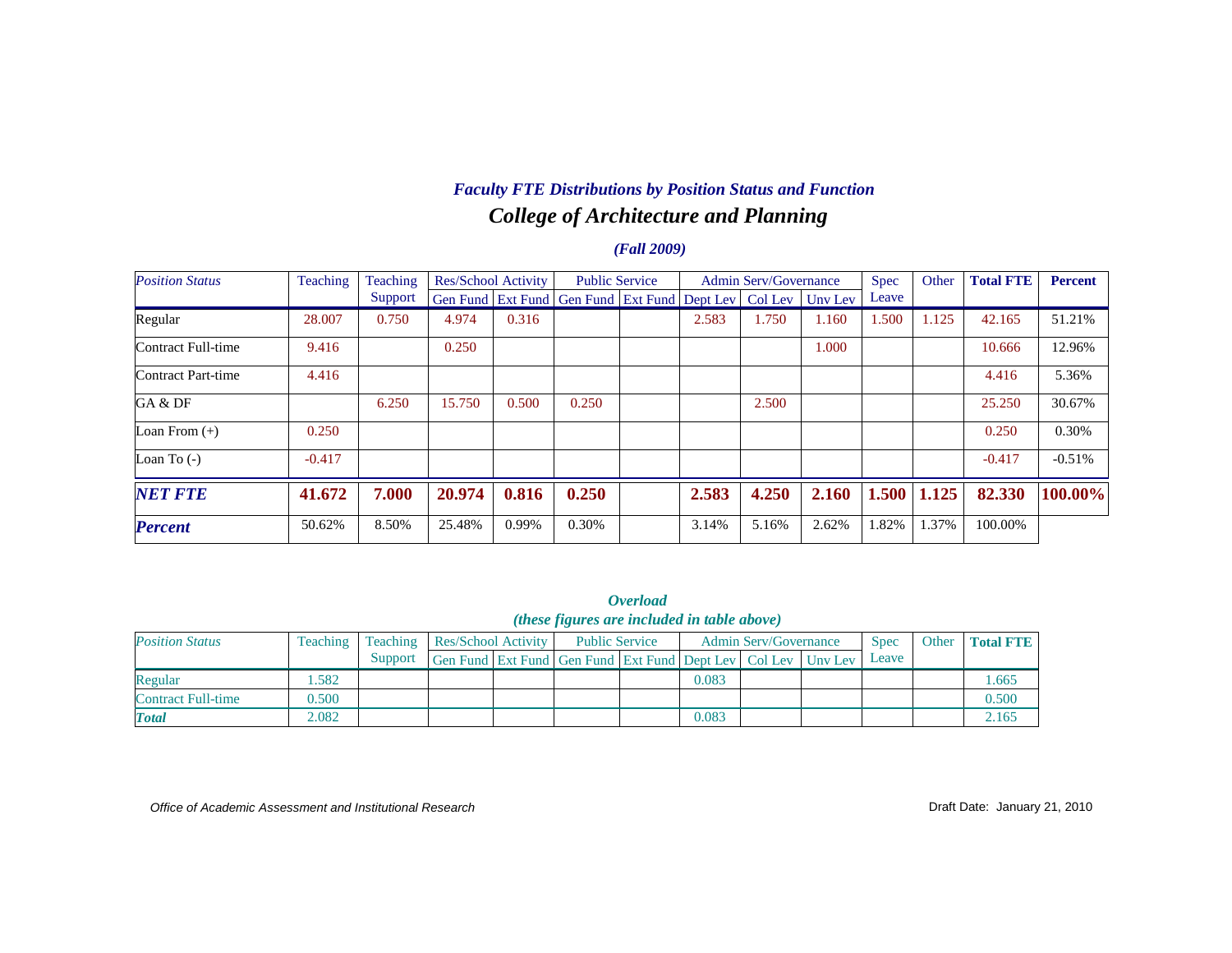## *College of Business Faculty FTE Distributions by Position Status and Function*

#### *(Fall 2009)*

| <b>Position Status</b> | Teaching | Teaching | Res/School Activity |       | <b>Public Service</b>                                          |       | <b>Admin Serv/Governance</b> |         | <b>Spec</b> | Other | <b>Total FTE</b> | <b>Percent</b> |
|------------------------|----------|----------|---------------------|-------|----------------------------------------------------------------|-------|------------------------------|---------|-------------|-------|------------------|----------------|
|                        |          | Support  |                     |       | Gen Fund   Ext Fund   Gen Fund   Ext Fund   Dept Lev   Col Lev |       |                              | Uny Lev | Leave       |       |                  |                |
| Regular                | 49.333   | 0.958    | 16.709              | 0.250 |                                                                | 1.750 |                              | 0.250   | 1.000       | 0.500 | 70.750           | 58.35%         |
| Contract Full-time     | 9.250    |          | 0.250               |       |                                                                |       |                              |         |             | 0.250 | 9.750            | 8.04%          |
| Contract Part-time     | 21.749   |          | 0.250               |       |                                                                |       | 0.500                        |         |             |       | 22.499           | 18.56%         |
| GA & DF                |          | 16.000   |                     |       |                                                                |       |                              |         |             |       | 16.000           | 13.20%         |
| Loan From $(+)$        | 3.997    |          |                     |       |                                                                |       |                              |         |             |       | 3.997            | 3.30%          |
| Loan To $(-)$          | $-1.750$ |          |                     |       |                                                                |       |                              |         |             |       | $-1.750$         | $-1.44%$       |
| <b>NET FTE</b>         | 82.579   | 16.958   | 17.209              | 0.250 |                                                                | 1.750 | 0.500                        | 0.250   | 1.000       | 0.750 | 121.246          | $100.00\%$     |
| <b>Percent</b>         | 68.11%   | 13.99%   | 14.19%              | 0.21% |                                                                | 1.44% | 0.41%                        | 0.21%   | 0.82%       | 0.62% | 100.00%          |                |

*Overload (these figures are included in table above)*

| <b>Position Status</b> | Teaching |         | <b>Teaching Res/School Activity</b>                                      |  | <b>Public Service</b> |  | <b>Admin Serv/Governance</b> | <b>Spec</b> | Other | <b>Total FTE</b> |
|------------------------|----------|---------|--------------------------------------------------------------------------|--|-----------------------|--|------------------------------|-------------|-------|------------------|
|                        |          | Support | Gen Fund   Ext Fund   Gen Fund   Ext Fund   Dept Lev   Col Lev   Unv Lev |  |                       |  |                              | Leave       |       |                  |
| Contract Full-time     | 0.750    |         |                                                                          |  |                       |  |                              |             |       | 0.750            |
| Loan From $(+)$        | .000     |         |                                                                          |  |                       |  |                              |             |       | 000.             |
| <b>Total</b>           | .750     |         |                                                                          |  |                       |  |                              |             |       | . . 750          |

*Office of Academic Assessment and Institutional Research*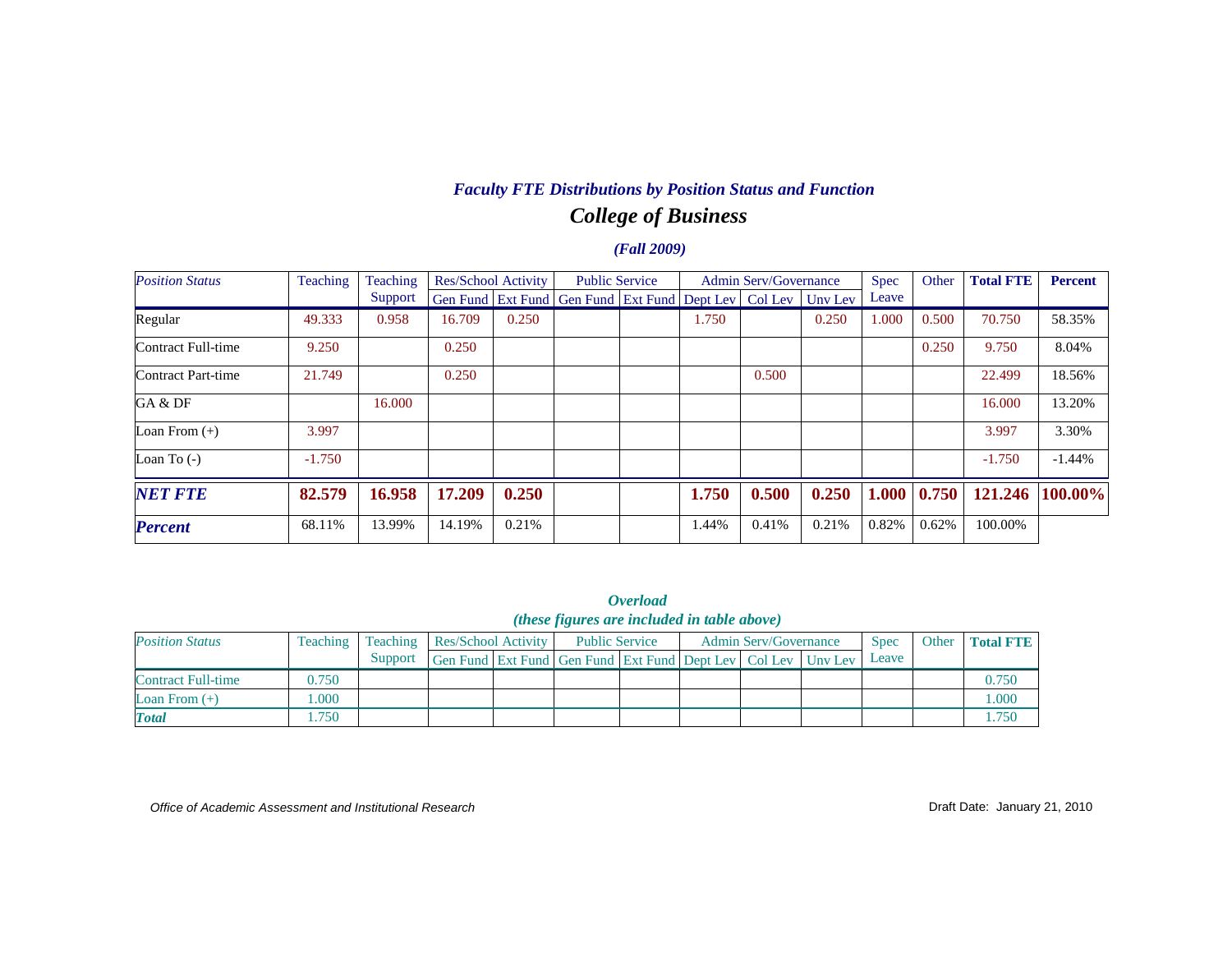### *College of Comm, Info & Media Faculty FTE Distributions by Position Status and Function*

### *(Fall 2009)*

| <b>Position Status</b> | Teaching | Teaching | <b>Res/School Activity</b> |       | <b>Public Service</b>                                |       | <b>Admin Serv/Governance</b> |                 | <b>Spec</b> | Other | <b>Total FTE</b> | <b>Percent</b> |
|------------------------|----------|----------|----------------------------|-------|------------------------------------------------------|-------|------------------------------|-----------------|-------------|-------|------------------|----------------|
|                        |          | Support  |                            |       | Gen Fund   Ext Fund   Gen Fund   Ext Fund   Dept Lev |       |                              | Col Lev Uny Lev | Leave       |       |                  |                |
| Regular                | 27.921   | 2.650    | 8.092                      | 0.250 | 0.150                                                | 2.856 | 0.200                        |                 |             | 0.881 | 43,000           | 35.54%         |
| Contract Full-time     | 25.778   | 5.178    | 0.750                      |       | 0.417                                                | 1.250 | 0.250                        |                 |             | 0.500 | 34.123           | 28.21%         |
| Contract Part-time     | 9.629    |          |                            |       |                                                      |       |                              |                 |             |       | 9.629            | 7.96%          |
| GA & DF                | 15.010   | 14.662   | 4.748                      |       |                                                      | 0.084 |                              |                 |             |       | 34.504           | 28.52%         |
| Loan From $(+)$        | 3.334    |          |                            |       |                                                      |       |                              |                 |             |       | 3.334            | 2.76%          |
| Loan To $(-)$          | $-3.610$ |          |                            |       |                                                      |       |                              |                 |             |       | $-3.610$         | $-2.98%$       |
| <b>NET FTE</b>         | 78.062   | 22.490   | 13.590                     | 0.250 | 0.567                                                | 4.190 | 0.450                        |                 |             | 1.381 | 120.980          | 100.00%        |
| <b>Percent</b>         | 64.52%   | 18.59%   | 11.23%                     | 0.21% | 0.47%                                                | 3.46% | 0.37%                        |                 |             | 1.14% | 100.00%          |                |

*Overload (these figures are included in table above)*

| <b>Position Status</b> | Teaching | Teaching . |                                                                  | <b>Res/School Activity</b> |  | <b>Public Service</b> | <b>Admin Serv/Governance</b> | <b>Spec</b> | Other | <b>Total FTE</b> |
|------------------------|----------|------------|------------------------------------------------------------------|----------------------------|--|-----------------------|------------------------------|-------------|-------|------------------|
|                        |          | Support    | Gen Fund Ext Fund Gen Fund Ext Fund Dept Lev   Col Lev   Unv Lev |                            |  |                       |                              | Leave       |       |                  |
| Contract Full-time     | .123     |            |                                                                  |                            |  |                       |                              |             |       |                  |
| <b>T</b> otal          | 1.123    |            |                                                                  |                            |  |                       |                              |             |       |                  |

*Office of Academic Assessment and Institutional Research*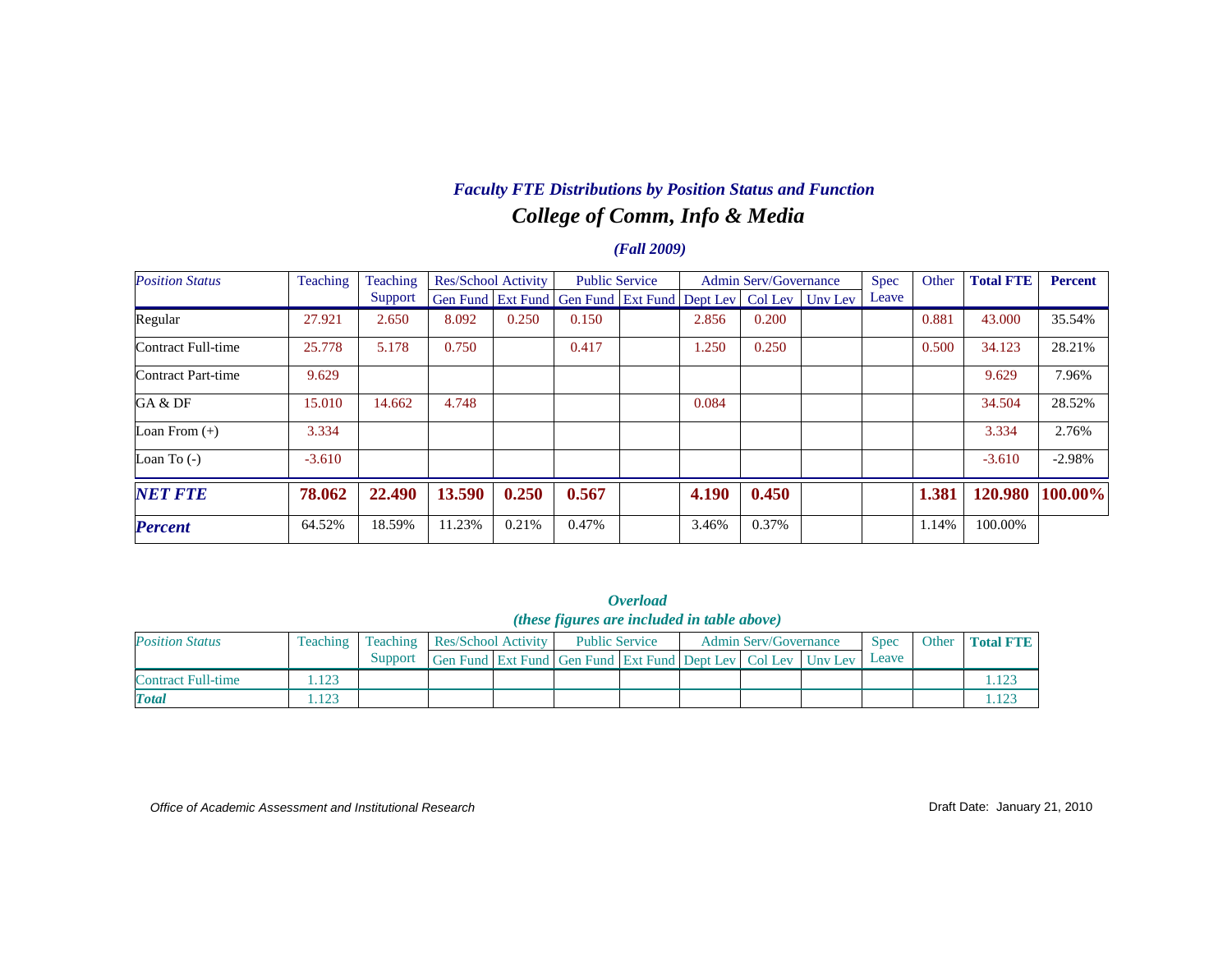# *College of Fine Arts Faculty FTE Distributions by Position Status and Function*

### *(Fall 2009)*

| <b>Position Status</b> | Teaching | Teaching | Res/School Activity |       | <b>Public Service</b>                                |       | <b>Admin Serv/Governance</b> |                 | Spec  | Other | <b>Total FTE</b> | <b>Percent</b> |
|------------------------|----------|----------|---------------------|-------|------------------------------------------------------|-------|------------------------------|-----------------|-------|-------|------------------|----------------|
|                        |          | Support  |                     |       | Gen Fund   Ext Fund   Gen Fund   Ext Fund   Dept Lev |       |                              | Col Lev Uny Lev | Leave |       |                  |                |
| Regular                | 75.046   | 4.868    | 1.869               | 1.750 | 0.250                                                | 4.467 |                              |                 |       | 1.000 | 89.250           | 55.80%         |
| Contract Full-time     | 18.664   | 1.586    |                     | 0.500 |                                                      | 0.500 |                              |                 |       |       | 21.250           | 13.29%         |
| Contract Part-time     | 16.290   | 2.999    |                     | 0.050 |                                                      |       |                              |                 |       | 1.000 | 20.339           | 12.72%         |
| GA & DF                | 7.052    | 21.448   |                     |       |                                                      |       |                              |                 |       |       | 28.500           | 17.82%         |
| Loan From $(+)$        | 0.594    |          |                     |       |                                                      |       |                              |                 |       |       | 0.594            | 0.37%          |
| <b>NET FTE</b>         | 117.646  | 30.901   | 1.869               | 2.300 | 0.250                                                | 4.967 |                              |                 |       | 2.000 | 159.933          | 100.00%        |
| <b>Percent</b>         | 73.56%   | 19.32%   | 1.17%               | 1.44% | 0.16%                                                | 3.11% |                              |                 |       | 1.25% | 100.00%          |                |

|  | <i><b>Overload</b></i>                               |  |
|--|------------------------------------------------------|--|
|  | ( <i>these figures are included in table above</i> ) |  |
|  |                                                      |  |

| <b>Position Status</b>    | Teaching | Teaching | Res/School Activity                                          | <b>Public Service</b> |       | Admin Serv/Governance | <b>Spec</b> | Other | <b>Total FTE</b> |
|---------------------------|----------|----------|--------------------------------------------------------------|-----------------------|-------|-----------------------|-------------|-------|------------------|
|                           |          | Support  | Gen Fund Ext Fund Gen Fund Ext Fund Dept Lev Col Lev Unv Lev |                       |       |                       | Leave       |       |                  |
| Regular                   | 3.000    |          |                                                              |                       | 0.250 |                       |             |       | 3.250            |
| <b>Contract Full-time</b> | .250     |          |                                                              |                       |       |                       |             |       | 1.250            |
| Loan From $(+)$           | 0.375    |          |                                                              |                       |       |                       |             |       | 0.375            |
| <b>Total</b>              | 4.625    |          |                                                              |                       | 0.250 |                       |             |       | 4.875            |

*Office of Academic Assessment and Institutional Research*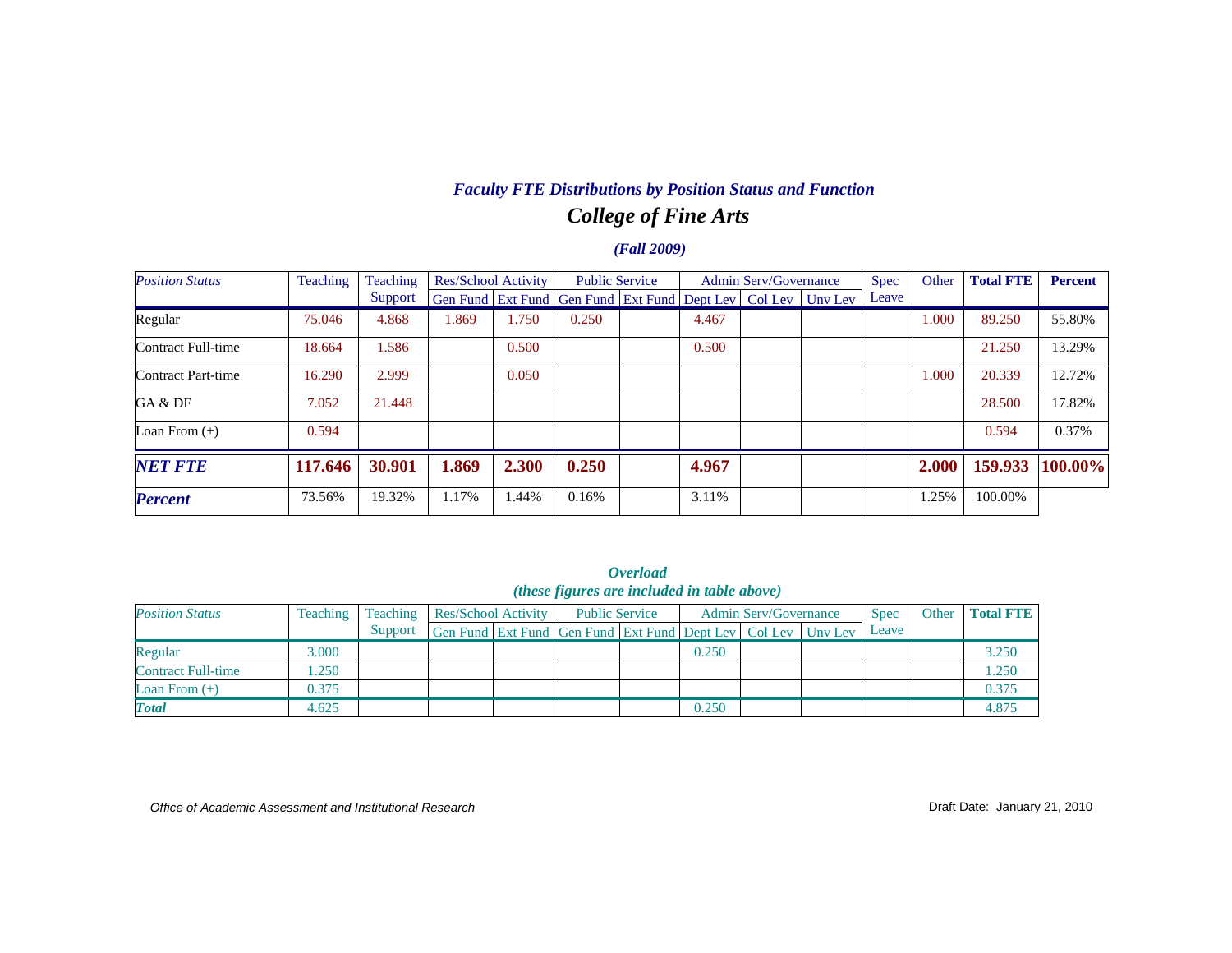### *College of Sciences and Humanities Faculty FTE Distributions by Position Status and Function*

### *(Fall 2009)*

| <b>Position Status</b> | Teaching  | Teaching | <b>Res/School Activity</b> |        | <b>Public Service</b>                                |       |        | <b>Admin Serv/Governance</b> |         | <b>Spec</b>  | Other | <b>Total FTE</b> | <b>Percent</b> |
|------------------------|-----------|----------|----------------------------|--------|------------------------------------------------------|-------|--------|------------------------------|---------|--------------|-------|------------------|----------------|
|                        |           | Support  |                            |        | Gen Fund   Ext Fund   Gen Fund   Ext Fund   Dept Lev |       |        | Col Lev                      | Uny Lev | Leave        |       |                  |                |
| Regular                | 180.261   | 0.881    | 54.238                     | 4.229  | 1.250                                                |       | 21.383 | 0.500                        | 1.375   | 8.000        | 2.003 | 274.120          | 45.57%         |
| Contract Full-time     | 135.585   | 0.166    | 0.500                      | 0.500  |                                                      |       | 4.061  |                              | 0.500   | 2.250        | 1.556 | 145.118          | 24.13%         |
| Contract Part-time     | 74.227    |          | 1.000                      | 1.250  | 0.250                                                |       |        |                              |         |              |       | 76.727           | 12.76%         |
| GA & DF                | 24.094    | 61.838   | 13.500                     | 7.000  | 0.651                                                | 0.417 |        |                              |         |              |       | 107.500          | 17.87%         |
| Loan From $(+)$        | 10.141    |          |                            |        |                                                      |       |        |                              |         |              |       | 10.141           | 1.69%          |
| Loan To $(-)$          | $-12.096$ |          |                            |        |                                                      |       |        |                              |         |              |       | $-12.096$        | $-2.01%$       |
| <b>NET FTE</b>         | 412.212   | 62.885   | 69.238                     | 12.979 | 2.151                                                | 0.417 | 25.444 | 0.500                        | 1.875   | 10.250 3.559 |       | 601.510          | 100.00%        |
| <b>Percent</b>         | 68.53%    | 10.45%   | 11.51%                     | 2.16%  | 0.36%                                                | 0.07% | 4.23%  | 0.08%                        | 0.31%   | 1.70%        | 0.59% | 100.00%          |                |

*Overload (these figures are included in table above)*

| <b>Position Status</b> | Teaching | Teaching | <b>Res/School Activity</b> |  | <b>Public Service</b>                                        |  |       | <b>Admin Serv/Governance</b> | <b>Spec</b> | Other | <b>Total FTE</b> |
|------------------------|----------|----------|----------------------------|--|--------------------------------------------------------------|--|-------|------------------------------|-------------|-------|------------------|
|                        |          | Support  |                            |  | Gen Fund Ext Fund Gen Fund Ext Fund Dept Lev Col Lev Unv Lev |  |       |                              | Leave       |       |                  |
| Regular                | 4.024    |          |                            |  |                                                              |  | 0.708 |                              |             |       | 4.732            |
| Contract Full-time     | 12.194   | 0.166    |                            |  |                                                              |  |       |                              |             |       | 12.360           |
| Loan From $(+)$        | .250     |          |                            |  |                                                              |  |       |                              |             |       | 1.250            |
| <b>Total</b>           | 7.468    | 0.166    |                            |  |                                                              |  | 0.708 |                              |             |       | 18.342           |

*Office of Academic Assessment and Institutional Research*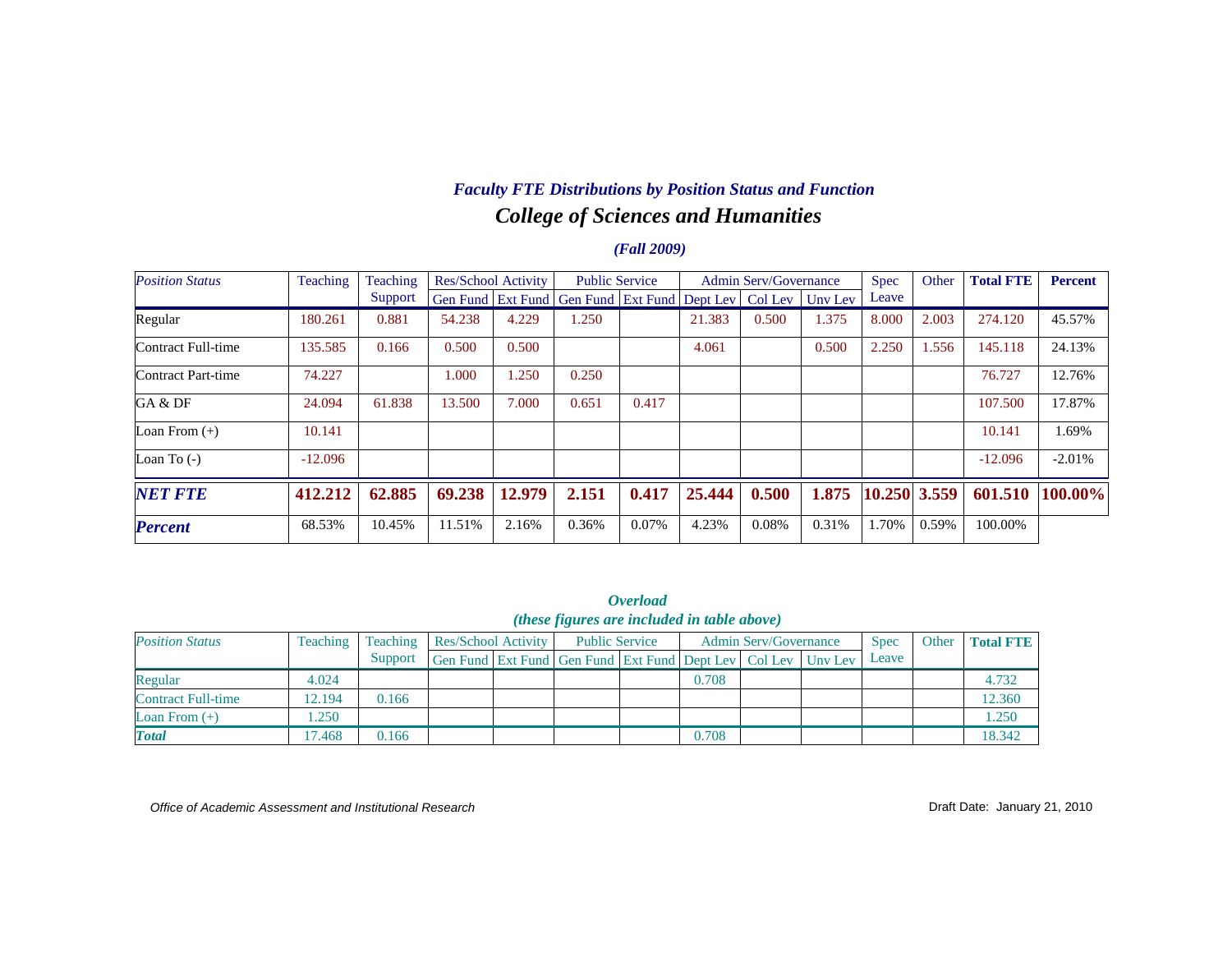### *Teachers College Faculty FTE Distributions by Position Status and Function*

### *(Fall 2009)*

| <b>Position Status</b> | Teaching | Teaching | Res/School Activity |       | <b>Public Service</b>                                |  | <b>Admin Serv/Governance</b> |         |         | <b>Spec</b> | Other | <b>Total FTE</b> | <b>Percent</b> |
|------------------------|----------|----------|---------------------|-------|------------------------------------------------------|--|------------------------------|---------|---------|-------------|-------|------------------|----------------|
|                        |          | Support  |                     |       | Gen Fund   Ext Fund   Gen Fund   Ext Fund   Dept Lev |  |                              | Col Lev | Uny Lev | Leave       |       |                  |                |
| Regular                | 44.666   | 2.750    | 17.420              | 2.080 |                                                      |  | 7.583                        | 1.000   | 1.500   | 2.000       | 0.750 | 79.749           | 41.70%         |
| Contract Full-time     | 31.498   | 0.585    |                     |       |                                                      |  | 1.000                        |         |         |             | 3.500 | 36.583           | 19.13%         |
| Contract Part-time     | 18.997   |          | 2.062               |       |                                                      |  |                              |         |         |             | 1.083 | 22.142           | 11.58%         |
| GA & DF                | 4.167    | 22,000   | 20.083              | 1.500 | 4.250                                                |  | 1.250                        |         |         |             |       | 53.250           | 27.85%         |
| Loan From $(+)$        | 2.033    |          |                     |       |                                                      |  |                              |         |         |             |       | 2.033            | 1.06%          |
| Loan To $(-)$          | $-2.533$ |          |                     |       |                                                      |  |                              |         |         |             |       | $-2.533$         | $-1.32%$       |
| <b>NET FTE</b>         | 98.828   | 25.335   | 39.565              | 3.580 | 4.250                                                |  | 9.833                        | 1.000   | 1.500   | 2.000       | 5.333 | 191.224          | 100.00%        |
| <b>Percent</b>         | 51.68%   | 13.25%   | 20.69%              | 1.87% | 2.22%                                                |  | 5.14%                        | 0.52%   | 0.78%   | 1.05%       | 2.79% | 100.00%          |                |

*Overload (these figures are included in table above)*

| <b>Position Status</b> | Teaching | Teaching | <b>Res/School Activity</b> |  |                                                              | <b>Public Service</b> | <b>Admin Serv/Governance</b> | <b>Spec</b> | Other | <b>Total FTE</b> |
|------------------------|----------|----------|----------------------------|--|--------------------------------------------------------------|-----------------------|------------------------------|-------------|-------|------------------|
|                        |          | Support  |                            |  | Gen Fund Ext Fund Gen Fund Ext Fund Dept Lev Col Lev Unv Lev |                       |                              | Leave       |       |                  |
| Regular                | .833     |          |                            |  |                                                              |                       |                              |             |       | 1.833            |
| Contract Full-time     | .000     |          |                            |  |                                                              |                       |                              |             |       | 000.1            |
| Loan From $(+)$        | 0.500    |          |                            |  |                                                              |                       |                              |             |       | 0.500            |
| <b>Total</b>           | 3.333    |          |                            |  |                                                              |                       |                              |             |       | 3.333            |

*Office of Academic Assessment and Institutional Research*